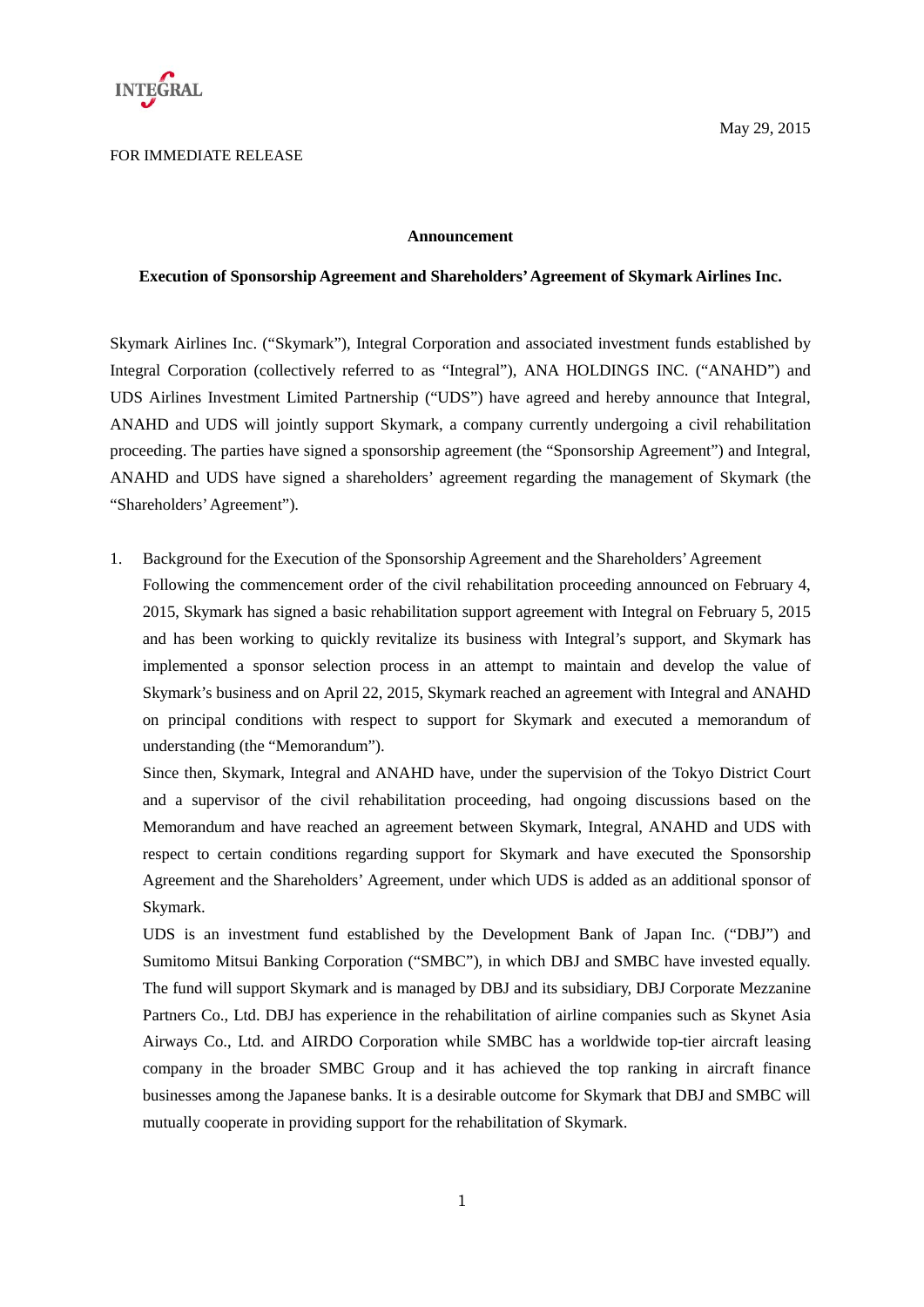

2. Overview of the Sponsorship Agreement and the Shareholders' Agreement

The Sponsorship Agreement stipulates the conditions of the joint sponsorship of Skymark by Integral, ANAHD and UDS in order to achieve the revitalization of its business as an independent corporation, with a goal of Skymark re-listing on the stock market within 5 years. The parties share the common recognition that developing corporate value is the basic policy of Skymark's business operation while maintaining its independence by utilizing the experience of Integral, ANAHD and UDS. Moreover, the parties respect and wish to maintain and develop the unique value, quality, status and role of Skymark in the airline industry.

The Shareholders' Agreement stipulates the operation and capital policy of Skymark as agreed by Integral, ANAHD and UDS, who will become the shareholders of Skymark in accordance with the Sponsorship Agreement.

The key points of both agreements are as follows;

(1) Financing and Payment of Debts

It is stipulated in a proposed rehabilitation plan which was submitted to the Tokyo District Court today (hereinafter, the "Proposed Rehabilitation Plan") that Skymark will perform a 100% capital reduction. After a confirmation of the Proposed Rehabilitation Plan becoming final and binding, Skymark will perform a capital increase through allocation of new shares and Integral, ANAHD and UDS will subscribe to these new shares and become new shareholders.

The total amount of investment is planned to be 18 billion JPY. The details of the investment of each shareholder are as follows;

| New Shareholders                   | Number of shares | Amount of       |
|------------------------------------|------------------|-----------------|
|                                    | subscribed       | investment(JPY) |
| <b>Integral 2 Limited Partners</b> | 812,028          | 8,120,280,000   |
| Integral Fund II $(A)$ L.P.        | 89,772           | 897,720,000     |
| UDS                                | 601,200          | 6,012,000,000   |
| ANAHD                              | 297,000          | 2,970,000,000   |

Part of the 18 billion JPY shall be used for the payment of common benefit claims and the like to the extent that Integral, ANAHD and UDS agree. The remainder shall be used for the payment of rehabilitation claims in accordance with the Proposed Rehabilitation Plan.

In addition, Skymark is planning to have a commitment line with financial institutions to ensure necessary working capital for Skymark's business operations.

## (2) Directors

The number of board of directors of Skymark will be 6 and of these 6 directors, 3 will be appointed by Integral, 2 will be appointed by ANAHD and 1 will be appointed by UDS. It is planned that one of the directors appointed by Integral will be the Chairman and Representative Director and the director appointed by UDS will be the President and Representative Director.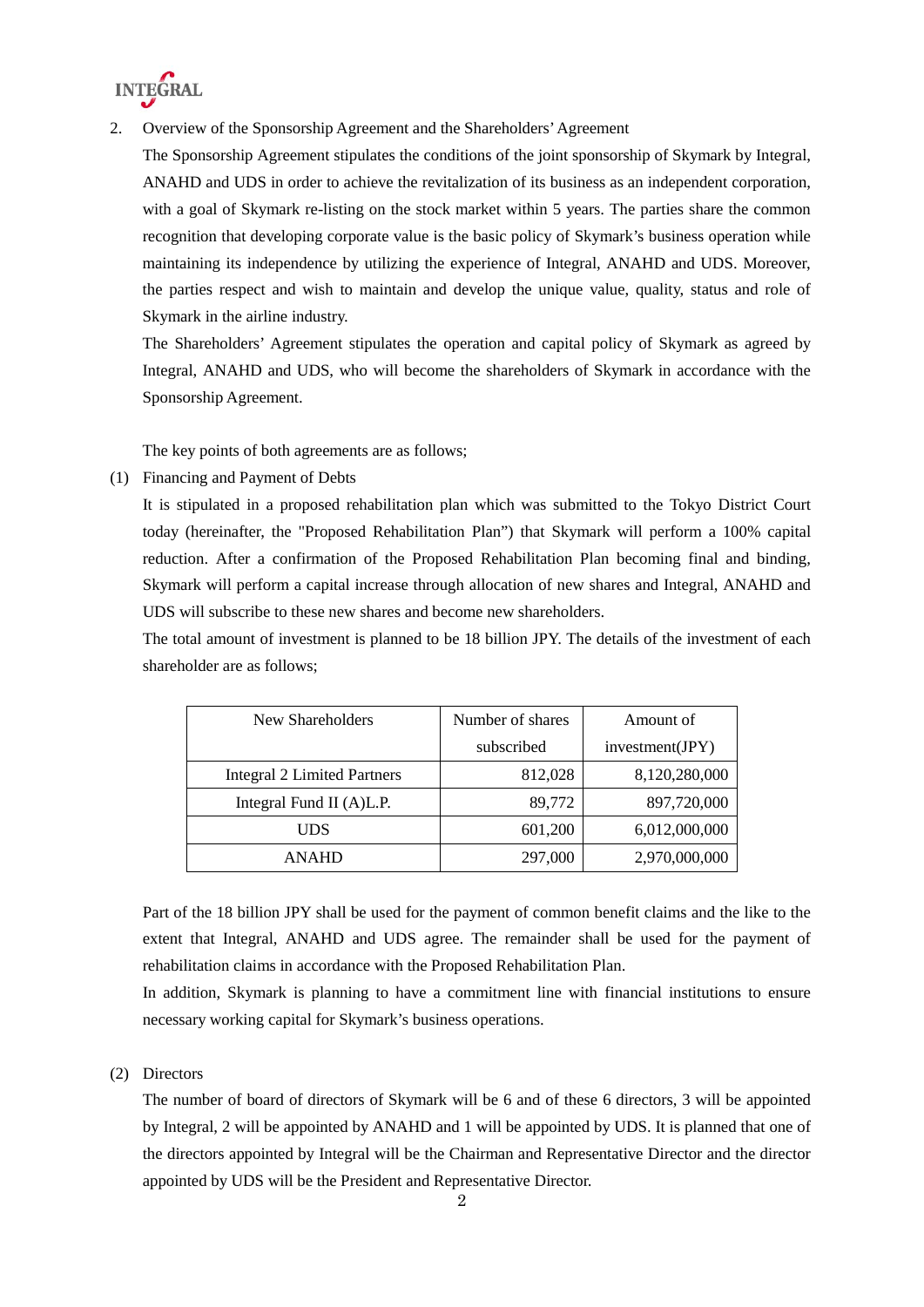

(3) Employment of Employees

The employment of Skymark's employees will, as a general principle, be maintained.

## (4) Code Sharing with ALL NIPPON AIRWAYS CO., LTD.

It is planned that Skymark will code share with ALL NIPPON AIRWAYS CO., LTD. ("ANA"), a wholly owned subsidiary of ANAHD on the assumption that all of the necessary conditions (such as permission by relevant governmental authorities) have been satisfied. The details of the code sharing (including the routes) will be finally decided after discussions.

| 3. |  | Overview of Integral |
|----|--|----------------------|
|----|--|----------------------|

| (1)                               | Name                                                           | <b>Integral Corporation</b>                                  |
|-----------------------------------|----------------------------------------------------------------|--------------------------------------------------------------|
| (2)                               | Main Office                                                    | 2-1-1 Marunouchi, Chiyoda-ku, Tokyo                          |
| Representatives<br>(3)            |                                                                | Representative Director: Mr. Nobuo Sayama                    |
|                                   |                                                                | Representative Director: Mr. Reijiro Yamamoto                |
| (4)<br><b>Business Operations</b> | As an independent private equity company targeting both        |                                                              |
|                                   |                                                                | Japanese domestic listed companies and private companies, it |
|                                   | performs equity investments with a long term perspective by an |                                                              |
|                                   |                                                                | original method called "hybrid investment" using both direct |
|                                   |                                                                | investment and investment from separately established funds. |
| (5)                               | <b>Share Capital</b>                                           | $1,059$ million JPY                                          |
| (6)                               | Founded                                                        | January 12, 2006                                             |

## 4. Overview of ANAHD

| (1)                                                                                       | Name                                                         | ANA HOLDINGS INC.                                           |                                               |                   |
|-------------------------------------------------------------------------------------------|--------------------------------------------------------------|-------------------------------------------------------------|-----------------------------------------------|-------------------|
| (2)                                                                                       | Main Office                                                  | 1-5-2 Higashi-Shimbashi, Minato-ku, Tokyo                   |                                               |                   |
| (3)                                                                                       | Representatives                                              | President and Chief Executive Officer:<br>Shinya Katanozaka |                                               |                   |
| (4)                                                                                       | <b>Business Operations</b>                                   |                                                             | Determine of the group's management strategy, | group's           |
|                                                                                           |                                                              | management control and other incidental businesses          |                                               |                   |
| (5)                                                                                       | Share Capital                                                | 318,789 million JPY (As of March 31, 2015)                  |                                               |                   |
| (6)                                                                                       | Founded                                                      | December 27, 1952                                           |                                               |                   |
| Consolidated Operational Results and Financial Position in the Most Recent 3 Years<br>(7) |                                                              |                                                             |                                               |                   |
|                                                                                           | <b>Fiscal Term</b><br>March 2014 (JPY)<br>March $2013$ (JPY) |                                                             | March 2015 (JPY)                              |                   |
|                                                                                           | <b>Consolidated Net Assets</b>                               | 773,100 million                                             | 751,291 million                               | 803,552 million   |
|                                                                                           | <b>Consolidated Total Assets</b>                             | 2,137,242 million                                           | 2,173,607 million                             | 2,302,437 million |
|                                                                                           | <b>Consolidated Turnover</b>                                 | 1,483,581 million                                           | 1,601,013 million                             | 1,713,457 million |
|                                                                                           | Consolidated<br>Operating                                    |                                                             | 65,986 million                                |                   |
| Profit                                                                                    |                                                              | $103,827$ million                                           |                                               | 91,541 million    |
|                                                                                           | <b>Consolidated Net Income</b>                               | 43,140 million                                              | 18,886 million                                | 39,239 million    |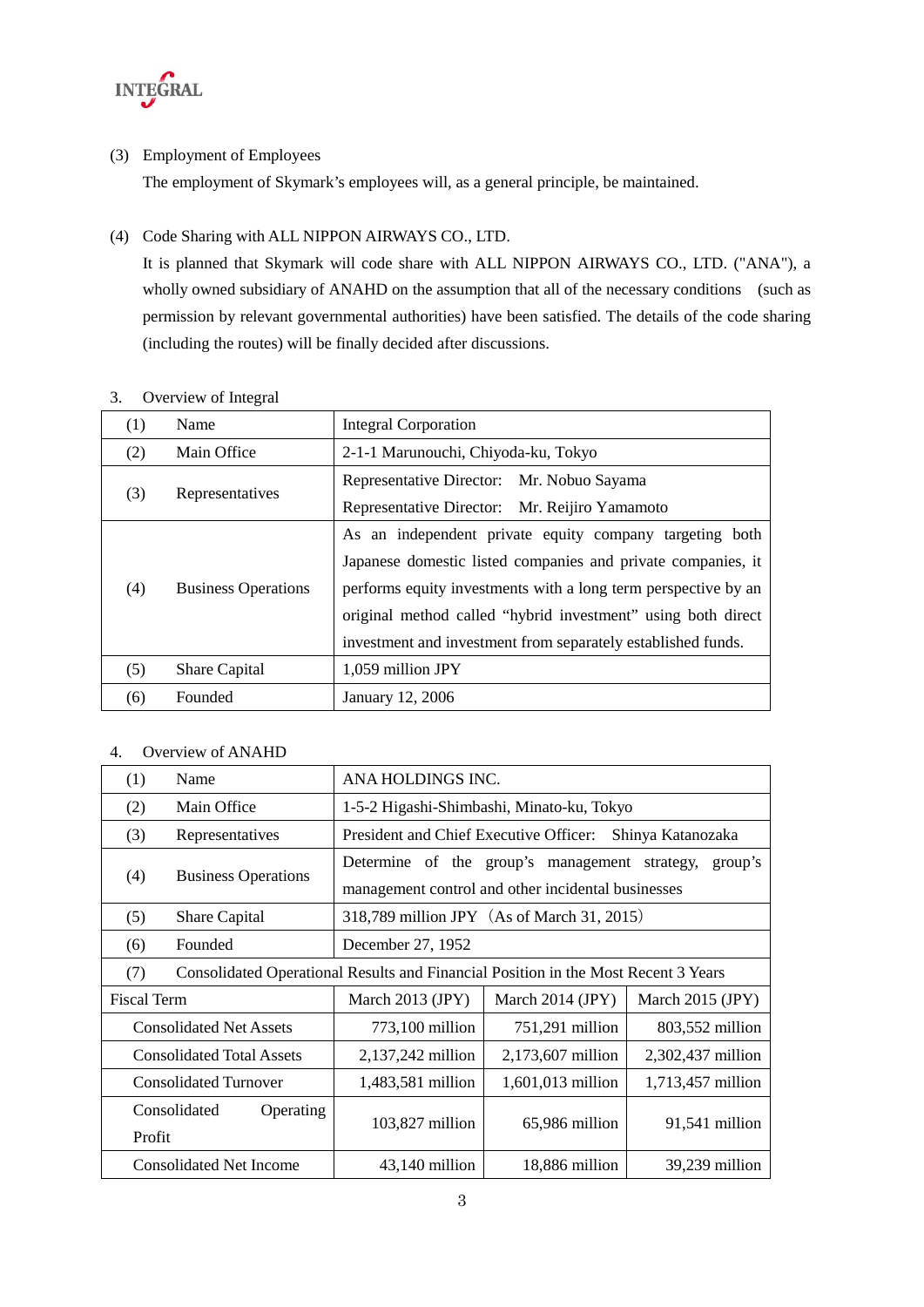

# 5. Overview of UDS

| (1) | Name                    | <b>UDS Airlines Investment Limited Partnership</b> |                                            |
|-----|-------------------------|----------------------------------------------------|--------------------------------------------|
| (2) | Main Office             | 1-9-6 Otemachi, Chiyoda-ku, Tokyo                  |                                            |
| (3) | <b>Based Law</b>        | Limited Partnership Act for Investment             |                                            |
| (4) | Objectives              | Acquisition of securities etc                      |                                            |
| (5) | Founded                 | May 28, 2015                                       |                                            |
| (6) | <b>General Partners</b> | Name                                               | DBJ Corporate Mezzanine Partners Co., Ltd. |
|     |                         | Main Office                                        | 1-9-6 Otemachi, Chiyoda-ku, Tokyo          |
|     |                         | Representative                                     | Director:<br>Masahiko Motono               |
|     |                         | <b>Business</b>                                    | Management<br>of<br>limited<br>Investment  |
|     |                         | Operation                                          | partnership etc                            |
|     |                         | <b>Share Capital</b>                               | 3,000,000 JPY                              |
|     |                         | Name                                               | Development Bank of Japan Inc              |
|     |                         | Main Office                                        | 1-9-6 Otemachi, Chiyoda-ku, Tokyo          |
|     | Representative          | President and Representative Director: Toru        |                                            |
|     |                         | Hashimoto                                          |                                            |
|     | <b>Business</b>         | Finance and Insurance business                     |                                            |
|     |                         | Operation                                          |                                            |
|     | Share Capital           | 1,206,953 million JPY (As of March 31,             |                                            |
|     |                         | 2015)                                              |                                            |
| (7) | Limited partner         | Sumitomo Mitsui Banking Corporation                |                                            |

End